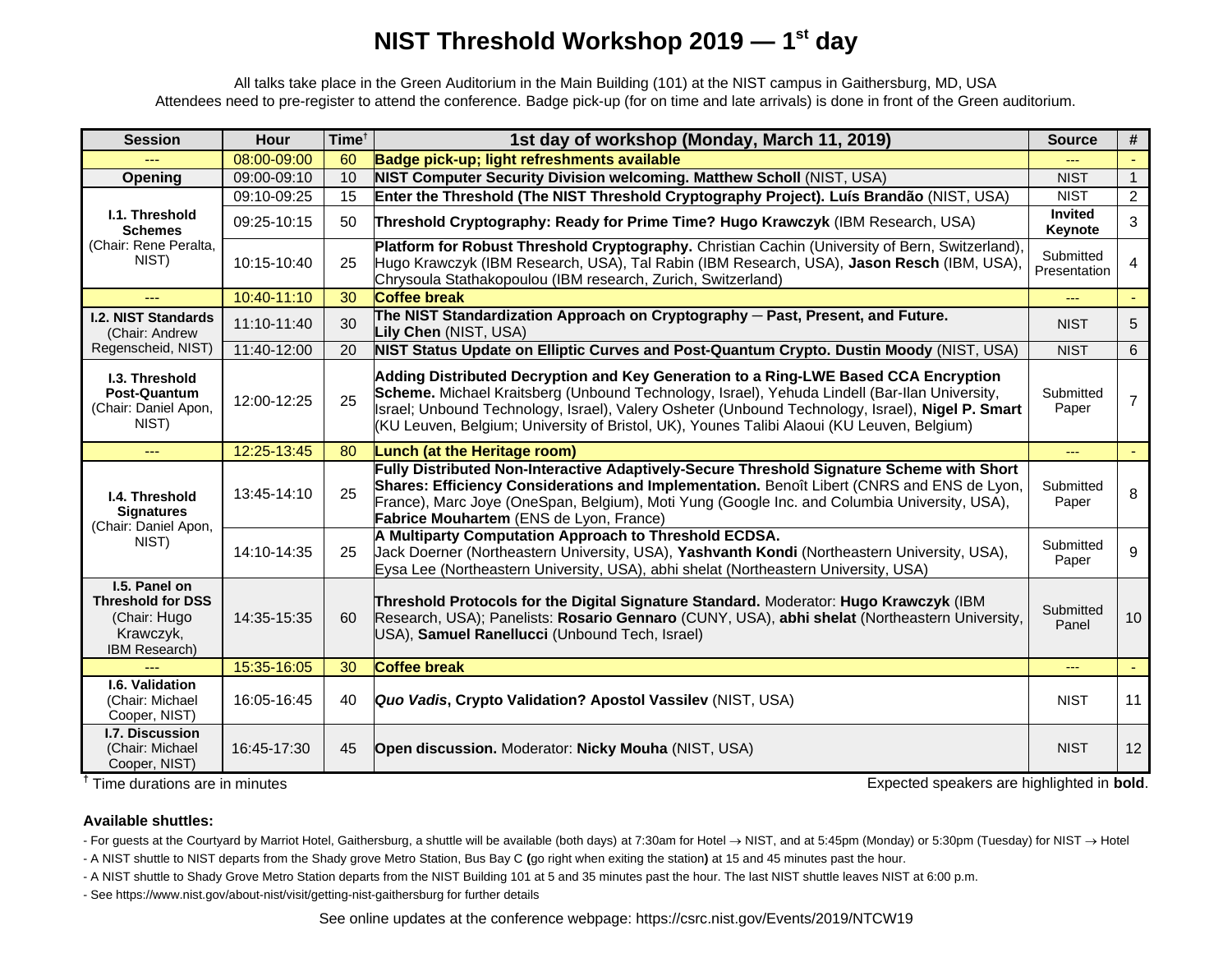# **NIST Threshold Workshop 2019 — 2nd day**

All talks take place in the Green Auditorium in the Main Building (101) at the NIST campus in Gaithersburg, MD, USA Attendees need to pre-register to attend the conference. Badge pick-up (for on time and late arrivals) is done in front of the Green auditorium.

| <b>Session</b>                                                                                                        | <b>Hour</b> | Time <sup>†</sup> | 2nd day of workshop (Tuesday, March 12, 2019)                                                                                                                                                                                                                                                                                                                                                | <b>Source</b>             | #         |
|-----------------------------------------------------------------------------------------------------------------------|-------------|-------------------|----------------------------------------------------------------------------------------------------------------------------------------------------------------------------------------------------------------------------------------------------------------------------------------------------------------------------------------------------------------------------------------------|---------------------------|-----------|
|                                                                                                                       | 08:00-08:45 | 45                | Badge pick-up; light refreshments available                                                                                                                                                                                                                                                                                                                                                  |                           |           |
| II.1. Threshold<br><b>Circuit Design</b><br>(Chair: Meltem S.<br>Turan, NIST)                                         | 08:45-09:10 | 25                | Optimized Threshold Implementations: Number of Shares and Area/Latency Trade-off. Dušan<br>Božilov (NXP Semiconductors, Belgium; COSIC KU Leuven and imec, Belgium), Miroslav Knežević<br>(NXP Semiconductors, Belgium), Ventzislav Nikov (NXP Semiconductors, Belgium)                                                                                                                      | Submitted<br>Presentation | 13        |
|                                                                                                                       | 09:10-09:35 | 25                | The pitfalls of threshold cryptography in hardware.<br>Marco Macchetti (Kudelski Group, Switzerland), Karine Villegas (Kudelski Group, Switzerland),<br>Claudio Favi (Kudelski Group, Switzerland)                                                                                                                                                                                           | Submitted<br>Presentation | 14        |
|                                                                                                                       | 09:35-10:00 | 25                | Threshold Cryptography against Combined Physical Attacks.<br>Lauren De Meyer (KU Leuven, Belgium)                                                                                                                                                                                                                                                                                            | Submitted<br>Presentation | 15        |
|                                                                                                                       | 10:00-10:25 | 25                | VerMI: Verification Tool for Masked Implementations.<br>Victor Arribas (KU Leuven, imec-COSIC, Belgium), Svetla Nikova (KU Leuven, imec-COSIC,<br>Belgium), Vincent Rijmen (KU Leuven, imec-COSIC, Belgium)                                                                                                                                                                                  | Submitted<br>Presentation | 16        |
|                                                                                                                       | 10:25-10:55 | 30                | <b>Coffee break</b>                                                                                                                                                                                                                                                                                                                                                                          | $---$                     | $\sim 10$ |
| II.2. Panel on TIS<br>(Chairs: Svetla Nikova<br>and Vincent Rijmen,<br>KU Leuven)                                     | 10:55-12:10 | 75                | Theory of Implementation Security Panel. Moderators: Svetla Nikova (KU Leuven, Belgium),<br>Vincent Rijmen (KU Leuven, Belgium). Panelists: Nigel Smart (KU Leuven, Belgium), Ventzislav<br>Nikov (NXP Semiconductors, Belgium), Mike Hutter (Rambus, USA), Junfeng Fan (Open Security<br>Research, China), Ruggero Susella (ST Microelectronics, Italy), Emmanuel Prouff (ANSSI,<br>France) | Submitted<br>Panel        | 17        |
|                                                                                                                       | 12:10-13:30 | 80                | <b>Lunch (at the Heritage room)</b>                                                                                                                                                                                                                                                                                                                                                          | ---                       | $\sim$    |
| <b>II.3. Other Threshold</b><br><b>Primitives</b><br>(Chair: John Kelsey,<br>NIST)                                    | 13:30-13:55 | 25                | Efficient Leakage Resilient Secret Sharing. Peihan Miao (UC Berkeley, USA), Akshayaram<br>Srinivasan (UC Berkeley, USA), Prashant Nalini Vasudevan (UC Berkeley, USA)                                                                                                                                                                                                                        | Submitted<br>Paper        | 18        |
|                                                                                                                       | 13:55-14:20 | 25                | DISE: Distributed Symmetric-key Encryption. Shashank Agrawal (Visa Research, USA),<br>Payman Mohassel (Visa Research, USA), Pratyay Mukherjee (Visa Research, USA), Peter Rindal<br>(Visa Research, USA)                                                                                                                                                                                     | Submitted<br>Paper        | 19        |
| II.4. Threshold<br>Cryptography<br><b>Applications and</b><br><b>Experience</b><br>(Chair: Michael<br>Davidson, NIST) | 14:20-15:10 | 50                | Challenges for Multisignature and Threshold Signature Implementation in a Bitcoin Context.<br>Andrew Poelstra (Blockstream, USA)                                                                                                                                                                                                                                                             | <b>Invited</b><br>Keynote | 20        |
|                                                                                                                       | 15:10-15:40 | 30                | <b>Coffee break</b>                                                                                                                                                                                                                                                                                                                                                                          |                           |           |
|                                                                                                                       | 15:40-16:05 | 25                | SplitKey Case Study.<br>Maximiliaan van de Poll (Cybernetica AS, Estonia), Aivo Kalu (Cybernetica AS, Estonia)                                                                                                                                                                                                                                                                               | Submitted<br>Presentation | 21        |
|                                                                                                                       | 16:05-16:30 | 25                | Practical Threshold Cryptography for Cloud and Cryptocurrencies.<br>Jakob Pagter (Sepior, Denmark)                                                                                                                                                                                                                                                                                           | Submitted<br>Presentation | 22        |
|                                                                                                                       | 16:30-16:55 | 25                | Practice Based Recommendations for Standardization of Threshold Cryptography.<br>Daniel Shumow (Microsoft Research, USA)                                                                                                                                                                                                                                                                     | Submitted<br>Presentation | 23        |
| <b>Closing</b>                                                                                                        | 16:55-17:15 | 20                | Final remarks. Moderator: Luís Brandão (NIST, USA)                                                                                                                                                                                                                                                                                                                                           | <b>NIST</b>               | 24        |

<sup>†</sup>Time durations are in minutes

Expected speakers are highlighted in **bold**.

#### **Available shuttles:**

- For guests at the Courtyard by Marriot Hotel, Gaithersburg, a shuttle will be available (both days) at 7:30am for Hotel  $\rightarrow$  NIST, and at 5:45pm (Monday) or 5:30pm (Tuesday) for NIST  $\rightarrow$  Hotel

- A NIST shuttle to NIST departs from the Shady grove Metro Station, Bus Bay C **(**go right when exiting the station**)** at 15 and 45 minutes past the hour.

- A NIST shuttle to Shady Grove Metro Station departs from the NIST Building 101 at 5 and 35 minutes past the hour. The last NIST shuttle leaves NIST at 6:00 p.m.

- See https://www.nist.gov/about-nist/visit/getting-nist-gaithersburg for further details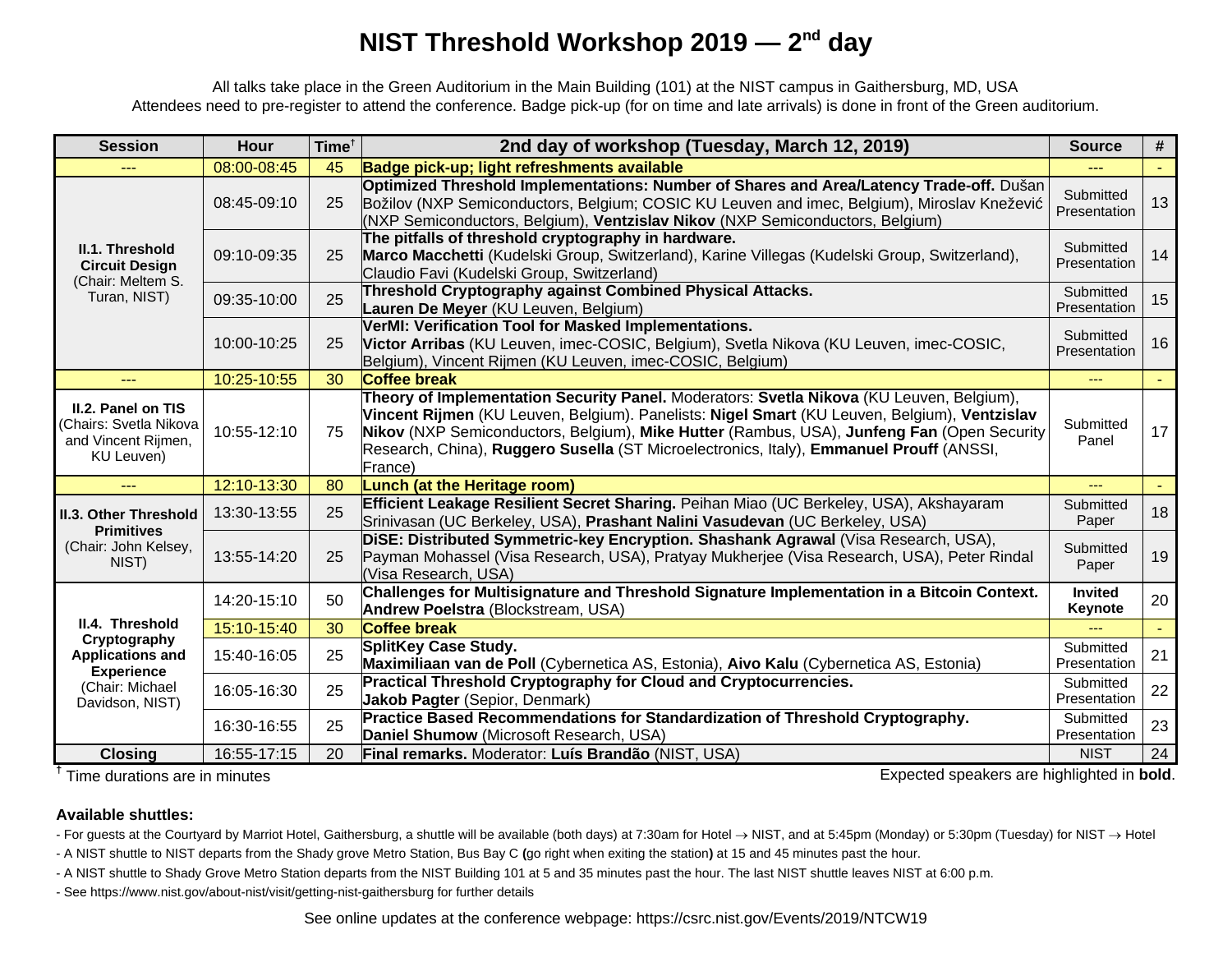# **NIST Threshold Cryptography Workshop 2019**

(March 11–12, Gaithersburg Md., USA)

## **Invited keynote 1 (Monday, March 11)**

**Speaker:** Hugo Krawczyk (IBM Research, USA)

**Title:** Threshold Cryptography: Ready for Prime Time?

**Abstract:** The trend in trust decentralization together with the ever increasing value of digital assets (cryptocurrencies, blockchains, mega data repositories, key (mis)management, intellectual property, privacy, etc.) and the need to protect these assets for secrecy and availability, make threshold cryptography a most relevant technology whose time has come. We need to see more targeted applications as well as software platforms on which to build solutions that take into account real-world considerations such as asynchronous networks, support for diversified architectures, hardware enclaves, and more. Additionally, we need to refresh the set of techniques supporting threshold cryptography with advances in areas such as multi-party computation, quantum-resistant primitives, and blockchain-inspired consensus protocols. In addition to arguing these points, the talk will discuss some recent applications of threshold cryptography in the domain of key and password management, blockchain, and how threshold cryptography can be relevant to the #metoo movement.

**Bio:** Hugo Krawczyk is an IBM Fellow and Distinguished Research Staff Member with the Cryptography Group at the IBM T.J. Watson Research Center whose interests span theoretical and applied aspects of cryptography. He has contributed to the cryptographic design of numerous Internet standards, particularly IPsec, IKE, and SSL/TLS, and is a co-inventor of the HMAC message authentication algorithm. His most recent work in this area includes designs for TLS 1.3, the next generation TLS, and HKDF, the emerging standard for key derivation adopted by TLS 1.3, Signal, WhatsApp, Facebook Messenger and more. He has contributed to multiple areas of cryptography including to the theory and practice of key exchange, threshold and proactive cryptosystems, password authentication, and search on encrypted data. He is a Fellow of the International Association of Cryptologic Research (IACR) and the recipient of the 2015 RSA Conference Award for Excellence in the Field of Mathematics, the 2018 Levchin Prize for Contributions to Real-World Cryptography, and of multiple IBM awards, including two corporate awards.

#### **Invited keynote 2 (Tuesday, March 12)**

**Speaker:** Andrew Poelstra (Blockstream, USA)

**Title:** Challenges for Multisignature and Threshold Signature Implementation in a Bitcoin Context

**Abstract:** Bitcoin, started in 2009, is a digital currency in which all activity is publicly verifiable. Coins are controlled by spending policies expressed in *Bitcoin Script*, a simple stack-based programming language which supports hash preimage challenges and digital signatures. Included in Bitcoin Script is a basic form of threshold ECDSA signature: a list of public keys and a threshold is specified; the coins can then be moved if threshold-many valid ECDSA signatures are provided in sequence.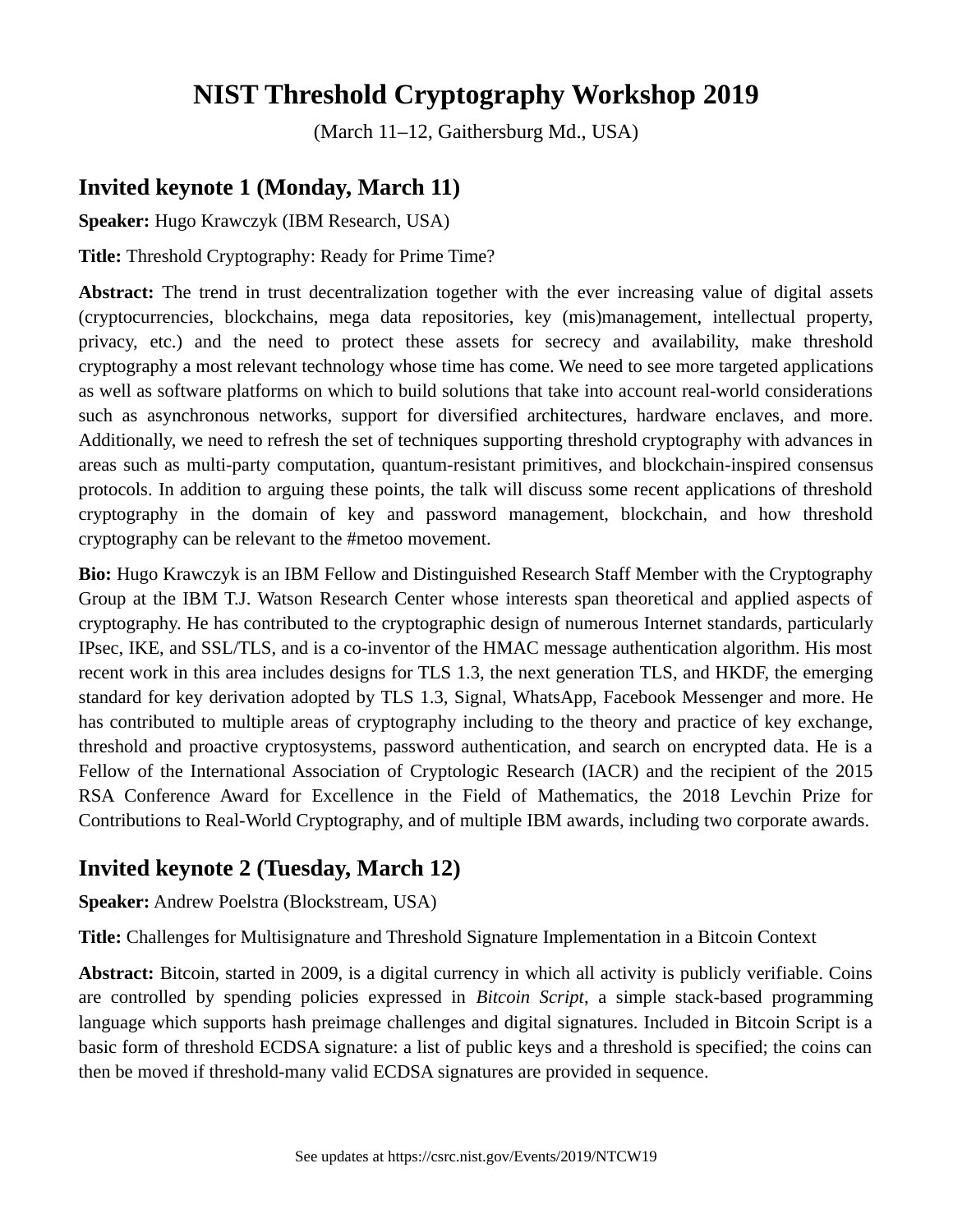This threshold scheme is inefficient in terms of both signature size and verification time (both linear in the threshold size), which are the two most important considerations for cryptosystems designed for inclusion on blockchains. Being explicitly specified, they also represent a fungibility loss as threshold-controlled coins are visibly distinct from non-threshold-controlled coins. However, they achieve several practical goals which have proved difficult to preserve in more efficient threshold schemes: they are noninteractive; they require no persistent state during signing; they work in the plain public-key model and require no interactive key setup; their security follows immediately from the security of the underlying ECDSA scheme even when signing counterparties are considered to be adversarial.

In this talk we describe our work in developing a multisignature scheme for Bitcoin, called MuSig, which supports an extension to threshold signatures, over the last several years. We describe how consideration of both practical use cases and formal security models guided the evolution of our goals, and the unexpected tradeoffs that we found ourselves forced to make.

**Bio:** Andrew Poelstra is a Mathematician at Blockstream. He has dabbled in software development for the last twenty years, in open-source cryptography for ten. He became involved in Bitcoin in late 2011, and joined Blockstream cofounders Greg Maxwell and Pieter Wuille in developing the high-performance cryptography library libsecp256k1. His latest major project has been Mimble Wimble which is described as a blockchain design with no script support and blinded amounts. Like proverbial black holes, transaction outputs have no hair. This simplicity allows aggressive compaction and aggregation, resulting in a blockchain with much better scalability than any other design to date. He has a Bachelor of Science in Mathematics from Simon Fraser University. While completing his Masters of Arts at the University of Texas at Austin, he wrote and co-wrote several papers about Bitcoin, practical cryptography and mathematics.

#### **Accepted panels:**

- Threshold Protocols for the Digital Signature Standard. Moderator: Hugo Krawczyk<sup>1</sup>. Panelists: Rosario Gennaro<sup>2</sup>, abhi shelat<sup>3</sup>, Samuel Ranellucci<sup>4</sup>. (<sup>1</sup> IBM Research, USA; <sup>2</sup>CUNY, USA; <sup>3</sup> Northeastern University, USA; <sup>4</sup> Unbound Tech, Israel)
- *Theory of Implementation Security Panel*. <u>Moderators</u>: Svetla Nikova<sup>1</sup>, Vincent Rijmen<sup>1</sup>.  $\rm {Panelists:~Nigel~Smart}^1,~Ventzislav~Nikov^2,~Mike~Hutter^3,~Junfeng~Fan^4,~Ruggero~ Susella^5,$ Emmanuel Prouff<sup>6</sup>. (<sup>1</sup> KU Leuven, Belgium; <sup>2</sup> NXP, Belgium; <sup>3</sup> Rambus, USA; <sup>4</sup> Open Security Research; <sup>5</sup> ST Microelectronics, China; <sup>6</sup> ANSSI, France)

#### **Accepted papers:**

- *Adding Distributed Decryption and Key Generation to a Ring-LWE Based CCA Encryption* Scheme. Michael Kraitsberg<sup>3</sup>, Yehuda Lindell<sup>1,3</sup>, Valery Osheter<sup>3</sup>, Nigel P. Smart<sup>2,4</sup>, Younes Talibi Alaoui<sup>2</sup>. (<sup>1</sup> Bar-Ilan University, Israel; <sup>2</sup> KU Leuven, Belgium; <sup>3</sup> Unbound Technology, Israel; <sup>4</sup> University of Bristol, UK)
- *Fully Distributed Non-Interactive Adaptively-Secure Threshold Signature Scheme with Short* Shares: Efficiency Considerations and Implementation. Benoît Libert<sup>1,2</sup>, Marc Joye<sup>3</sup>, Moti Yung<sup>4</sup>,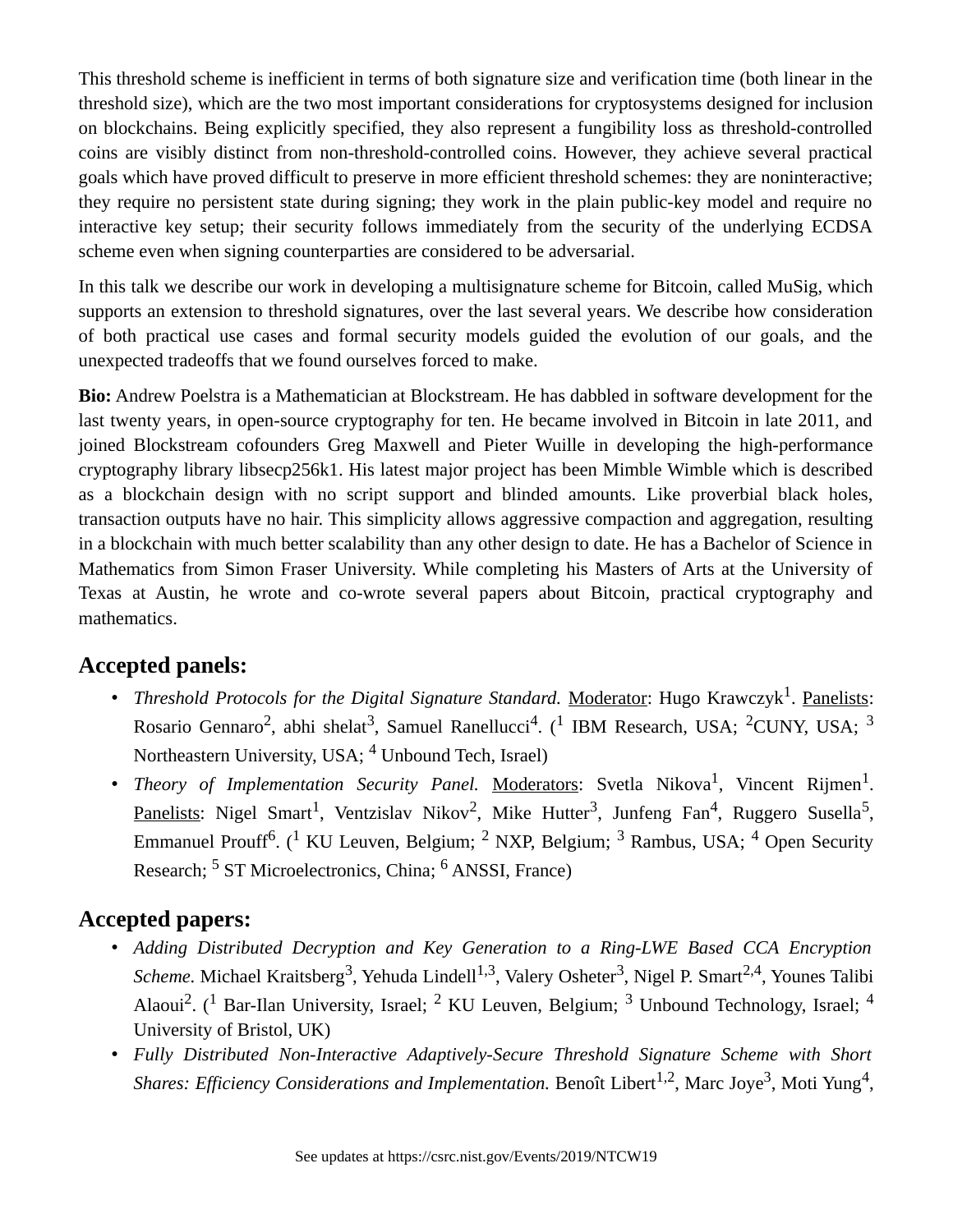Fabrice Mouhartem<sup>2</sup>. (<sup>1</sup> CNRS, France; <sup>2</sup> ENS de Lyon, France; <sup>3</sup> OneSpan, Belgium; <sup>4</sup> Google Inc. and Columbia University, USA)

- *A Multiparty Computation Approach to Threshold ECDSA.* Jack Doerner, Yashvanth Kondi, Eysa Lee, abhi shelat. (Northeastern University, USA)
- *Efficient Leakage Resilient Secret Sharing.* Peihan Miao, Akshayaram Srinivasan, Prashant Nalini Vasudevan. (UC Berkeley, USA)
- *DiSE: Distributed Symmetric-key Encryption.* Shashank Agrawal, Payman Mohassel, Pratyay Mukherjee, Peter Rindal. (Visa Research, USA)

### **Accepted presentation proposals:**

- Platform for Robust Threshold Cryptography. Christian Cachin<sup>1</sup>, Hugo Krawczyk<sup>2</sup>, Tal Rabin<sup>2</sup>, Jason Resch<sup>3</sup>, Chrysoula Stathakopoulou<sup>4</sup>. (<sup>1</sup> University of Bern, Switzerland; <sup>2</sup> IBM Research, USA; <sup>3</sup> IBM, USA; <sup>4</sup> IBM research, Zurich, Switzerland)
- *Optimized Threshold Implementations: Number of Shares and Area/Latency Trade-off.* Dušan Božilov<sup>1,2</sup>, Miroslav Knežević<sup>1</sup>, Ventzislav Nikov<sup>1</sup>. (<sup>1</sup> NXP Semiconductors, Belgium; <sup>2</sup> COSIC KU Leuven and imec, Belgium)
- *The pitfalls of threshold cryptography in hardware.* Marco Macchetti, Karine Villegas, Claudio Favi. (Kudelski Group, Switzerland)
- *Threshold Cryptography against Combined Physical Attacks.* Lauren De Meyer. (KU Leuven, Belgium)
- *VerMI: Verification Tool for Masked Implementations.* Victor Arribas, Svetla Nikova, Vincent Rijmen. (KU Leuven, imec-COSIC, Belgium)
- *SplitKey Case Study.* Maximiliaan van de Poll, Aivo Kalu. (Cybernetica AS, Estonia)
- *Practical Threshold Cryptography for Cloud and Cryptocurrencies.* Jakob Pagter. (Sepior, Denmark)
- *Practice Based Recommendations for Standardization of Threshold Cryptography.* Daniel Shumow. (Microsoft Research, USA)

## **NIST presentations:**

- *NIST Computer Security Division welcoming*. Matthew Scholl
- *Enter the Threshold (The NIST Threshold Cryptography Workshop)*. Luís Brandão
- *The NIST Standardization Approach on Cryptography Past, Present, and Future, Lily Chen*
- *NIST Status Update on Elliptic Curves and Post-Quantum Crypto*. Dustin Moody
- *Quo Vadis, Crypto Validation?* Apostol Vassilev
- *Open discussion*. Nicky Mouha

## **Organization (NIST Computer Security Division)**

- Co-chairs and program committee: Luís Brandão, Nicky Mouha, Apostol Vassilev
- Administrative contact: Sara Kerman
- (Non-panel) Session Chairs: Rene Peralta, Andrew Regenscheid, Daniel Apon, Michael Cooper, Meltem Sönmez Turan, John Kelsey, Michael Davidson